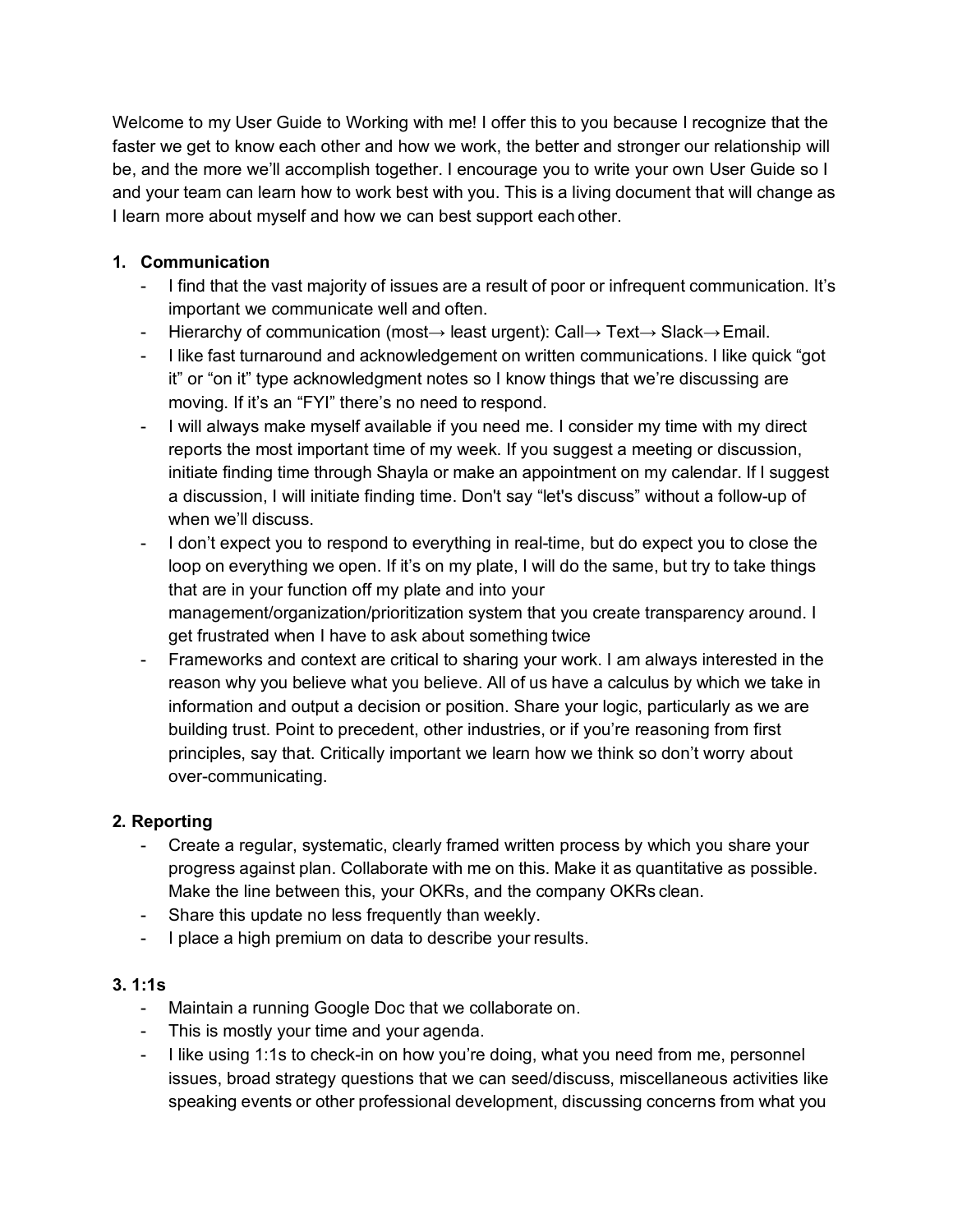shared in your written progress reports or holes in the reporting, me providing any missing context from the board or elsewhere, and bi-directional feedback. Reviews of results against plan should be in writing and other forums (e.g. Product Review, Pipeline Review, Customer Health Review, etc) as I'm likely one of many stakeholders that's invested in the performance of your function. I believe peer accountability around performance is more powerful than accountability to me so it's more important that you create transparency to those affected by your results, in addition to me.

- Once a quarter, we will formally document performance.

### **4. First 6 months**

- I will invest heavily in building a trusting relationship with you in our first six months. Here are some tips for you to reciprocate:
- Ask plenty of questions. If you stop asking questions, I will see that as a redflag. Information will flow from me/others to you for the first couple weeks and after that I will expect you to direct your learning as I won't know what didn't stick and what context you need that we didn't provide. This industry is complex and I can be most useful to you if you are proactive with your learning goals. I want to help you learn our industry and business, particularly early on. You will teach me about the function and over time, we'll learn from and teach each other based on the inputs we each receive. It's very fun when we reach the point where that information flows freely back and forth.
- Making the prior point another way, if you don't feel you need me to do your job well for the first 6 months, we will become misaligned as I'll assume you aren't working to grasp the context or are reacting to the wrong cues. I will be able to help you drown out the noise and amplify what's important so we are aligned you're on the right path. As an added benefit, we will learn how each of us thinks, our proclivities, where and how we disagree, and how we collaborate. It's important we do as much of this as we can early on.
- Share your game plan. Time your goals in shorter increments early on so I can see you ramping up. For example, though you'll have quarterly OKRs, share with me real-time wins/learnings, and as we progress, put up monthly wins/learnings. Soon quarterly wins/learnings will be the guts of our discussions.
- Show me what you're learning and what you still have to learn. Share your a-ha moments and outstanding questions.
- It is impossible to over-communicate. Do not assume I know what you're up to. If you're ever debating including me on a communication, do it.

## **5. Feedback from me to you**

- I commit to providing direct feedback.
- The #1 way to succeed is to make measurable business impact that's in-line with our mission and the company OKRs. I will measure your success by the business impact you make. If you're not sure how your role or work output contributes to business impact and/or if it's not clear how to measure it, do not proceed until we arealigned.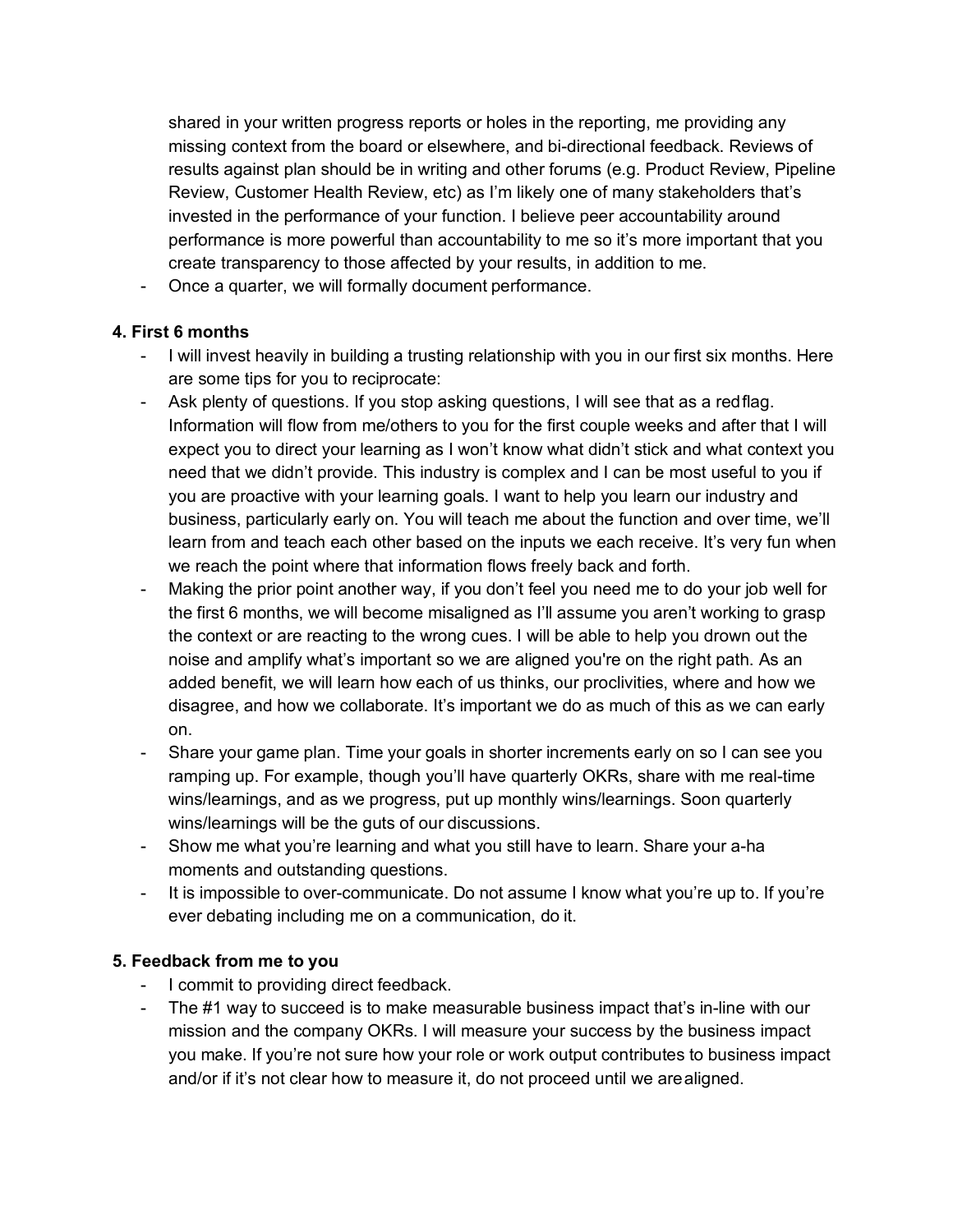- I try to make a practice of expressing gratitude nightly. If you're exceeding my high expectations of you, I will share that with you both privately and publicly!
- On the flipside, I am extremely passionate about our mission and may come off as combative because I will disagree and agree with you forcefully. Just in case it rubs you the wrong way (which inevitably will happen), it will be because:

(A) I'm so excited by the substance of our disagreement (ideal; and if our relationship is on stable footing, I suspect this will be the most enjoyable part of our work together). (B) You did something that I felt was poorly constructed, incomplete, inadequate, or otherwise didn't meet my expectations. We all have triggers that cause us to look unfavorably on our colleagues and these are mine:

- You're giving up too soon and aren't showing enough grit. I love when you demonstrate creativity, resilience, and tenacity when confronting adversity.
- You aren't showing enough rigor. I love when you intensely evaluate the pertinent evidence, integrate that information from a wide range of sources, and apply sound judgment to make solid, smart decisions rapidly.
- You aren't connecting your work to impact on company OKRs. I love when you can exist at 10,000 and 10 feet and clearly organize your priorities against the company goals and in partnership with your key lateral interfaces.
- You aren't fostering collaboration and a positive, upbeat environment. I love when you bring (realistic) optimism, humility, and most importantly, self-awareness to your groups. Know your strengths and weaknesses, understand different social styles, and show empathy, compassion, assumed benevolence, and humanity.
- You are shirking responsibility and not acting like an owner. Be an agent for the change you want to make at this company and show fearlessness. It's ok to fail and take calculated risks. Speak your mind when something is broken and pair it with solutions.
- You aren't engaging in your own learning and teaching. A thread that binds us together is curiosity-- about our industry, business, customers, function, and perhaps most importantly, about ourselves
- You aren't showing enough leadership or investment in engaging yourteam. Internalize our company mission and connect it to your team's, communicate and evangelize it often, always make recruiting exceptional talent your top priority, build morale, career-ladder your team, deliver clear feedback, design your org to scale for 12-18 months, attack conflict swiftly, and be proactive with resolution
- If you do one of the above that causes me to react negatively, I'll share my observation of your action, the effect it had on me, ask for your opinion, and then clarify the feedback. I'll do this either immediately if nobody else is there, after the meeting, or during our weekly 1:1. If we are aligned about the issue, I expect that you will acknowledge, mitigate and resolve the situation swiftly.

(C) I'm frustrated with you because you have done parts of (B) multiple times and now I don't trust you. If we're here, I'll nitpick, find issue with everything you do and it will be unpleasant for both of us. My frustration will be exacerbated because I'll know it's my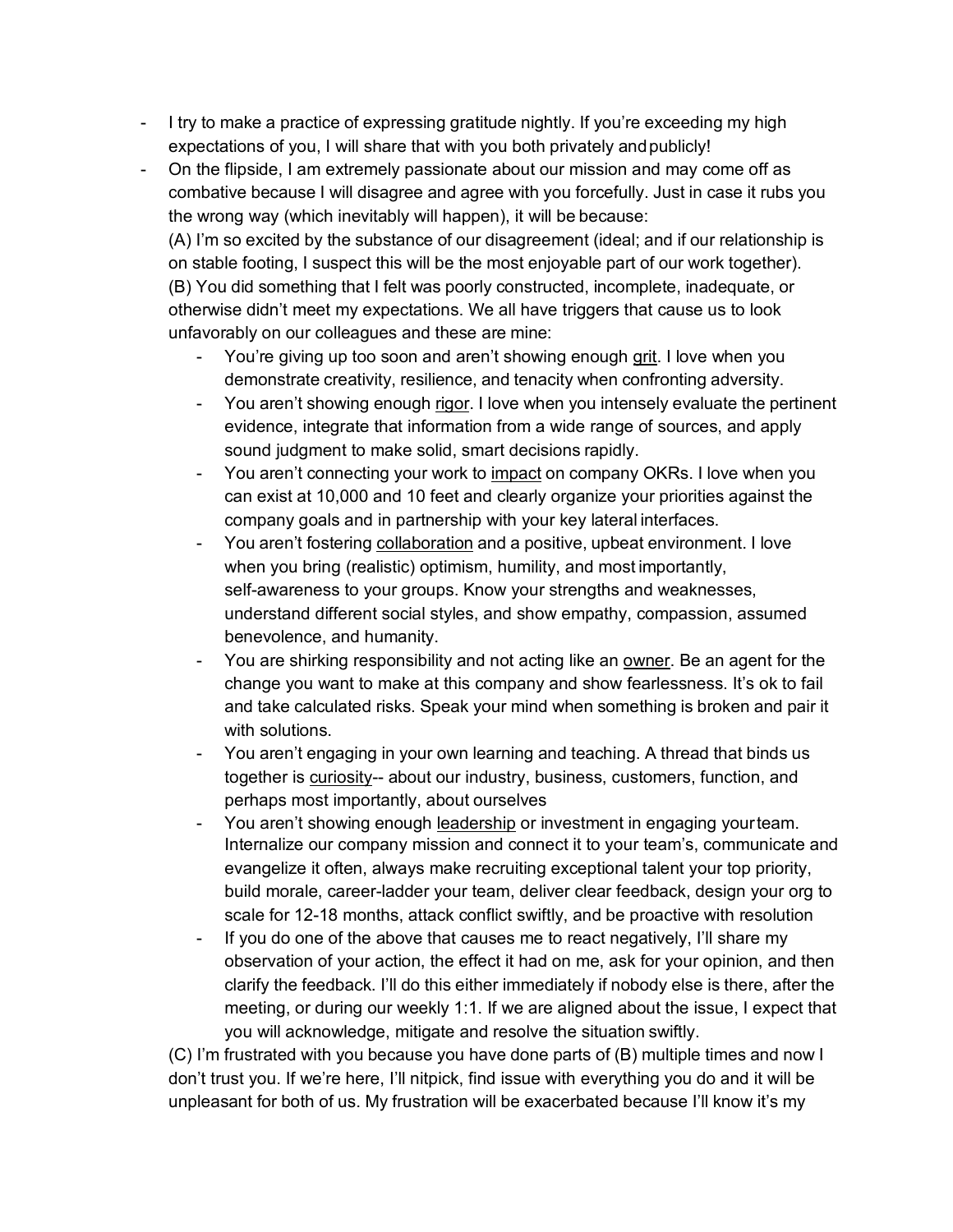fault, not yours. You are likely seeing this document at a point where we both made what we felt was the best decision with the information we collected during our interviews and made the determination that you, in this role, in this company, in this industry was right. I did reference checks, evaluated your track record, and know for a fact that you are talented and a highly capable executive. You did the same in your evaluation of us. If we get to this place, it's because we're not a good match. I'll take responsibility and we'll either look for a more suitable match or we'll work on an exit.

(D) I am not listening well. If true, I may realize later and will apologize, particularly if you put down in writing what you were saying and I refer back and see I was the dummy. I respect you calling me out on this.

(E) I'm frustrated or scared about something unrelated to you, or am otherwise emotionally incomplete in that moment and I'm taking it out on you. If true, I'll apologize because I'll realize it later.

#### **6. Feedback from you to me**

- Commit to providing me direct feedback when I'm blocking your or the company's success.
- I am flawed. I'm not great at process. I can be bursty. I sometimes leap to conclusions, rally people around it, then backtrack. I can go into a hole when strategizing. I put together frameworks that I don't hang on to for very long. I'm a workaholic and will work at odd hours. Sometimes I'm slow to fully grasp a new point or don't listen well because I'm stuck on an idea. I can be over-analytical and slow to act on some opportunities and impulsive about other opportunities. I can be too long-winded. I often get proded by external stakeholders (board, investors, customers, competitors, others) and may forget to describe the context to any given paranoid moment that I take out on you. I can be stubbornly exacting about minute details that may seem insignificant in the big picture, but to me represent an upholding of our values/standards, but the details are indeed insignificant and, as a result, we waste time. My list of flaws is longer as you'll learn.
- I try hard to hold myself to the same standards I hold my team to (see 5B), but don't always do this well. Sometimes it will feel like a double-standard where I expect you to be a certain way but I am not that way myself. I beat myself up about my misgivings and seek continual self-improvement but despite my weaknesses, have become more comfortable in my skin as I've matured as an executive as this confidence helps us go faster. I like when my team helps make me better.
- I respond well to feedback. I don't like yes-men/women and after we establish a healthy trusting relationship, you will be rewarded if you give me feedback on how I can better support you and the company. Our relationship will get better if you do thiswell.
- I encourage you be clear with me on how I can best work for you. Consider writing a user guide like this for yourself as I will honor it (or tell you if/when I can't). Through our relationship, I will work to understand your style and how you're best supported. I would be insincere if I didn't admit that if our friction is sizable, it's likely that you'll need to adjust to my style more than I'll adjust to yours. That said, I recognize this is the first time I'm a CEO and I am working hard to be better. If I'm the reason for your unhappiness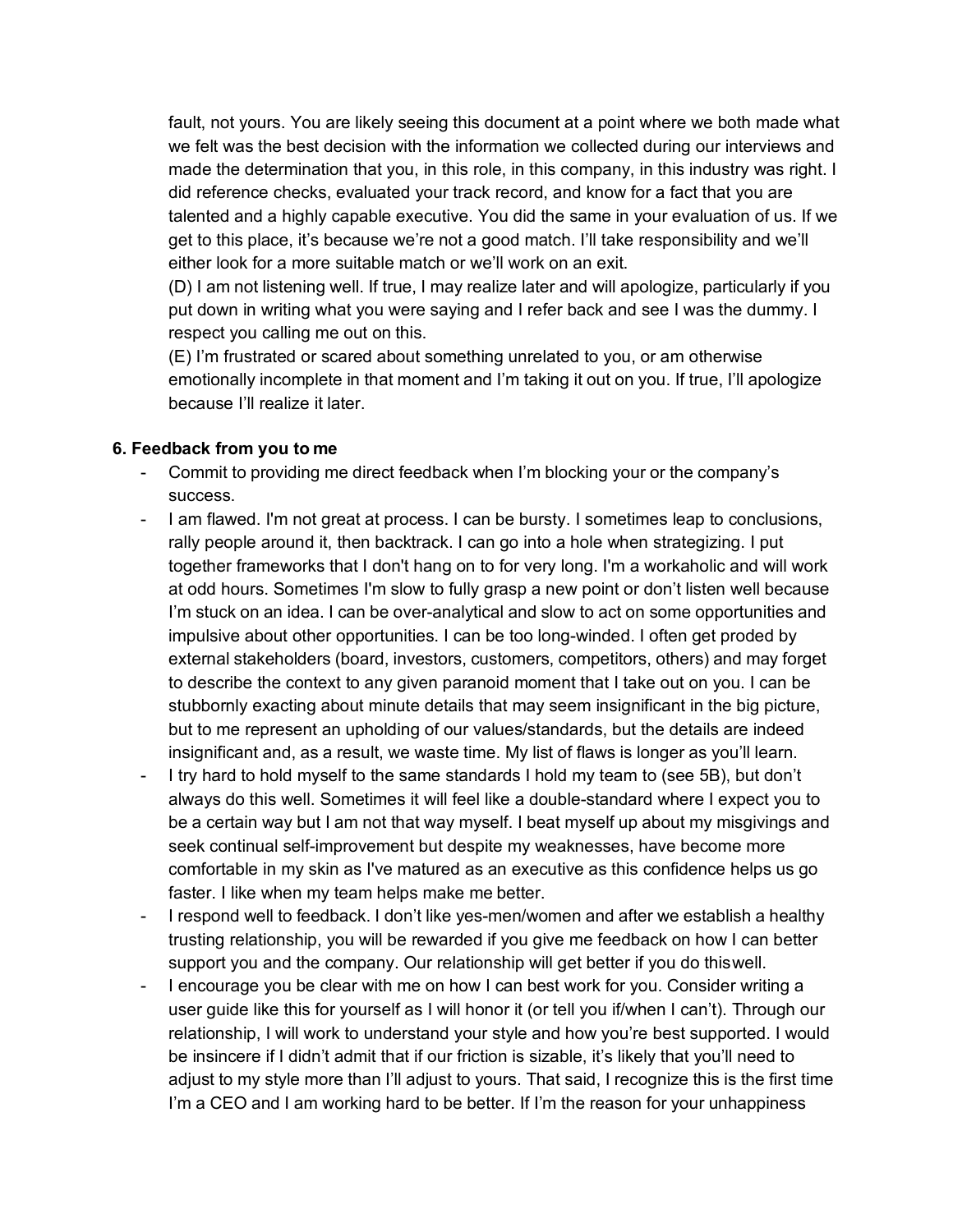and you don't sense that I'm unhappy with you, give me a chance to improve. I will do my best to tell you if I'm able to meet you where you are or if I will just let you down. Do this instead of surprise quitting or letting your discontent fester.

- I try to be self-aware about my own performance and have committed to the board that I will proactively evacuate my post as CEO if I am no longer useful to this company (though that may not be my choice).

### **7. On micromanagement**

- I am hands-on until I trust you. Once I trust you I'm hands-off and we'll collaborate as you need me or when I bring you ideas for us to work through together. Our relationship will feel more like a partnership or me supporting you than boss-manager if we're successful at building trust (though I will be in the manager role whenneeded)
- From there, if I get in your hair again, it's because I'm losing trust in you or don't feel like we are making adequate progress on a given topic, likely because you are not satisfying my need for Communication, Reporting, or are doing things in 5b

#### **8. Me as a Resource to you**

- Be clear what you need from me for your success. Role, comp, org change, more feedback, more context, more board interaction, etc.
- Be clear when you need the company's resources. Be data-driven about why you need it, gather alignment from the pertinent stakeholders, and show that you're being cost conscious. I like justifications that include, "this is what [company we respect] does" + "this is the ROI" + "this is what an experiment would cost and if it works, from there I can shut it down or scale it up" + "this is the most cost-effective solution for these reasons." Develop a nose for value and bargain-hunt.
- I love to work through problems together if it's useful to you.

## **9. Professional Development**

- I try very hard to hire leaders that I would like to work for myself and are meaningfully better than me at the function you lead. As a result, it's unlikely I will be a mentor to you in your role. My biggest value to you is to be a strong vocal advocate for your success, get you the resources you need to be successful, empower you to make impact without friction, remove any blockers to your success, lead and foster collaboration amongst the leadership team to align on a strategy that maximizes our impact, and surround you with a team of peers that inspire you. You are the top person in the company in your function and my role as a mentor can be to 1) give you transparency into my role if you endeavor to become a CEO/founder, 2) help connect you with people at other companies that are leaders in your function, 3) change your role to help you change/increase your scope of responsibility/influence if you are performing and that is your goal, 4) create an environment where you can perform and feel fulfilled. I commit to doing all of these and expect you to hold me accountable if you don't feel sufficiently supported.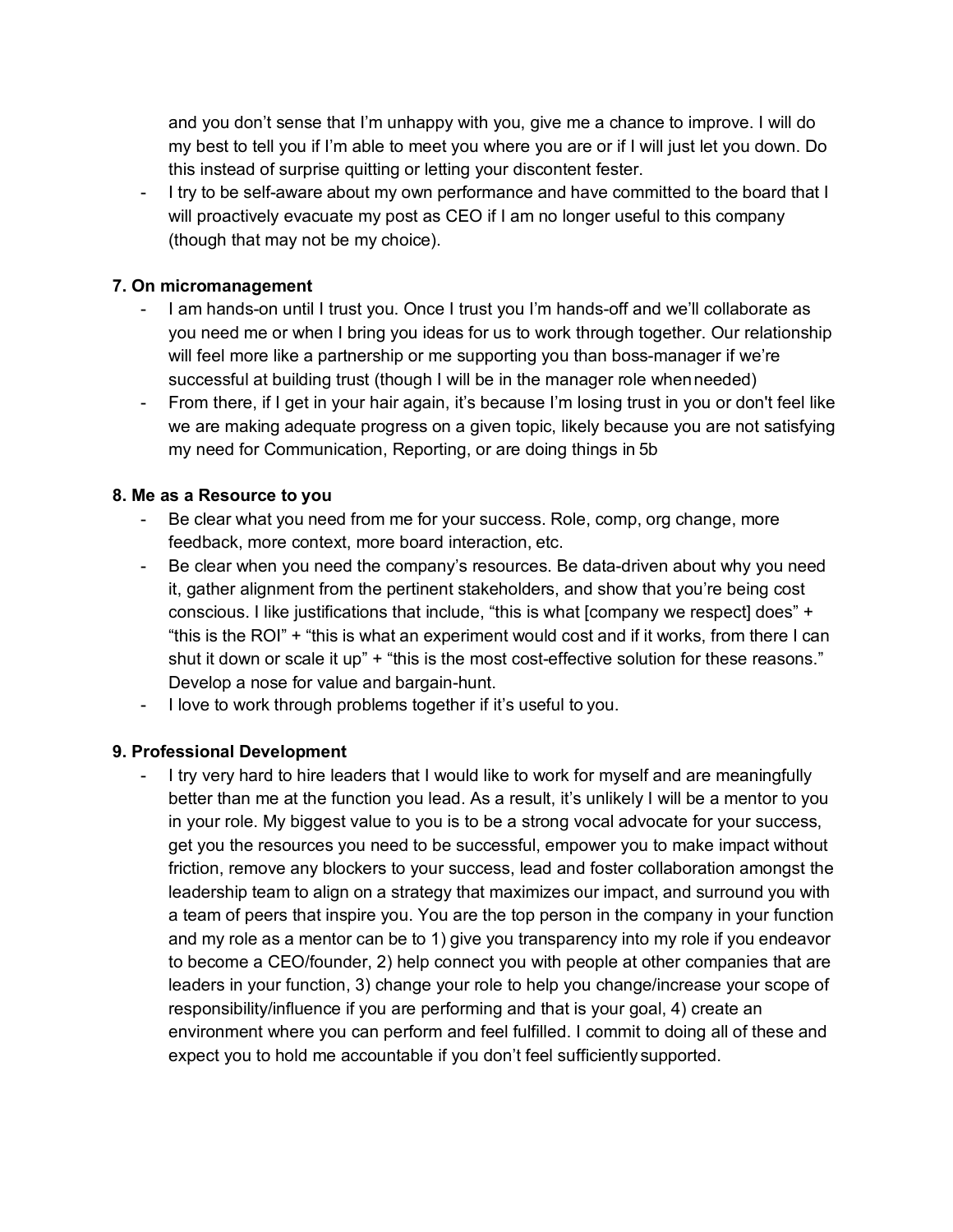- I'm highly results-oriented and as a result, it's not my first instinct to focus on professional development. I will do my best, but it will benefit you to clearly communicate your professional goals

## **10. Hiring/Managing your team**

- Collaborate with me closely on your org structure design.
- Collaborate with me on your new hires, particularly levels 4+. These are ultimately your decision, but I hold veto power (that I will use judiciously). I will want more involvement in your first hire, than your second, than your third, than your fourth, etc. One of your most important jobs is to recruit incredibly high quality talent, particularly at the level 4+. These people should be better than you at the function for which you're hiring them and in the same way I want to hire people that I would work for, it works best when you aspire for the same from your directs.
- Share with me your team management system—how you communicate the vision, set goals, create alignment, foster high engagement, and cultural nuances/recruiting practices/performance review processes that are unique to your team.
- I'll push you to push out poor performers and get frustrated when we take too long to act. Be fair with terminations— take responsibility that you (or your predecessor) made a mistake hiring them, and don't surprise your employees that they are being let go.
- Recognize and support your top performers lavishly. Help me help you recognize your top performers.
- Don't let your CultureAmp results be a surprise.
- Don't surprise me with employee departures. We should know about these before they happen.
- Pay median compensation, have a good pulse on market compensation, learn how to communicate the value of equity at offer, pay close attention to diversity/inclusion in all aspects of team function.
- Know the tech talent ecosystem and where the best talent resides. Don't rely solely on our internal recruiters to hit your hiring goals.
- Refer to these attributes when hiring (some of this was substrate for above) and I like this for performance management.

# **11. Contribution to Strategy**

- Our leadership discussions are a critical time. Be engaged, don't multitask, keep up with the pace of the discussion, work to grasp the nuances, and participate actively.
- Contribute to the collective knowledge of this company by sharing your thoughts in the #reading-room or responding to open threads when you have something to add. It's important the team feels leadership is engaged in knowledge building.
- Be proactive in identifying new opportunities that propel the business forward. It's not enough to just wear your functional hat in strategy discussions. This is a time for you to take off your functional hat and own the overall company strategy.